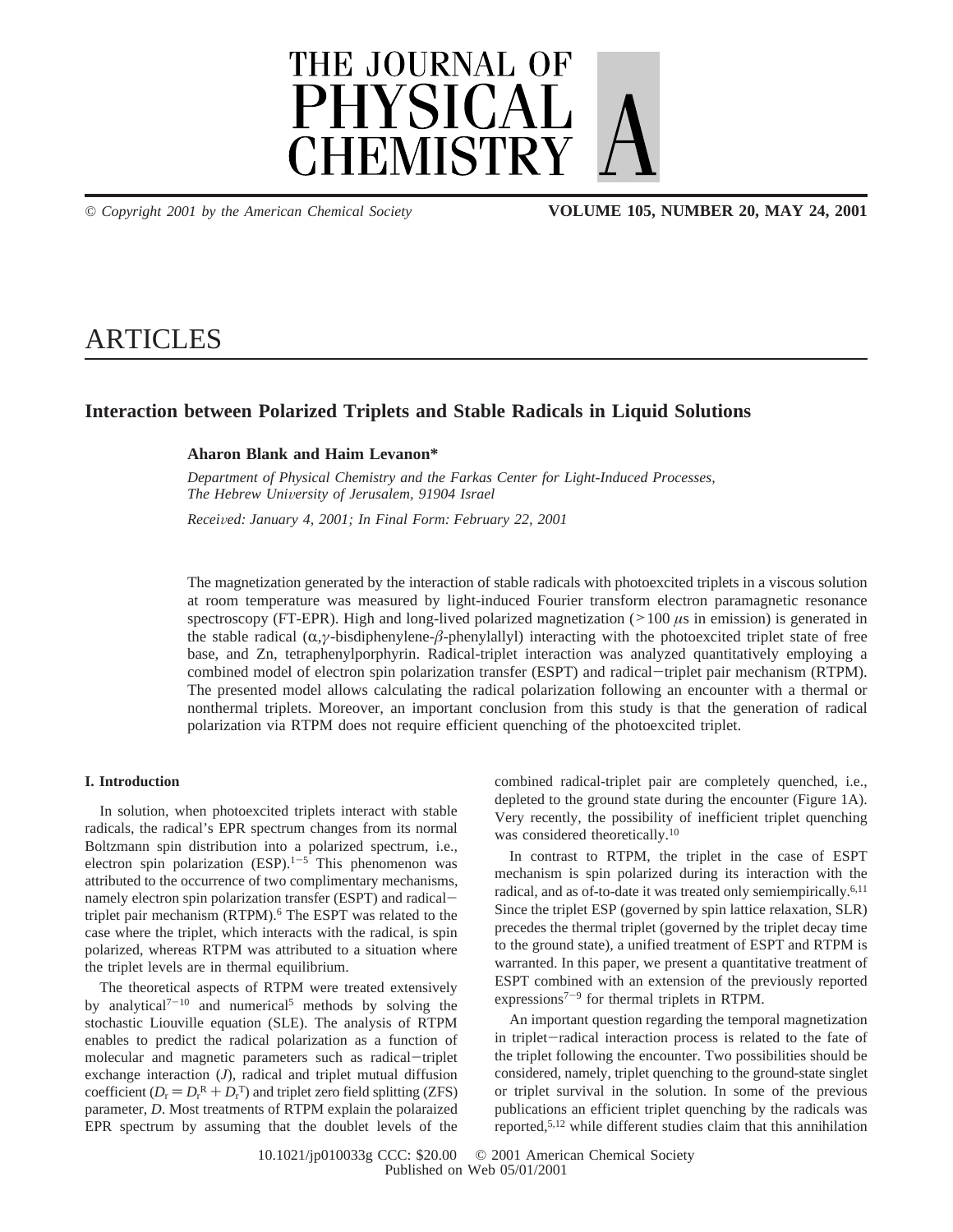

**Figure 1.** Schematic description of RTPM and the energy levels diagram during a triplet-doublet encounter (X-band frequency). Several cases are considered. (A) Triplet encounters a radical, both in Boltzmann population. The excited doublet levels are completely depleted since the transitions,  $|R \pm 1/2\rangle \leftarrow |D \pm 1/2\rangle$  (dotted arrows) are allowed (see text), while the quartet levels have equal population. Notice that a complete depletion of the excited doublet levels leaves two-thirds of the triplet population in tact. (B) The radical encounters a spin-polarized triplet (in emission), with a complete depletion of the doublet levels. (C) Same as case A except that the depletion of the doublet levels is not complete. (D) Same as case C, except that the radical encounters a spin-polarized triplet. The different initial conditions affect the final radical polarization due to different transition efficiencies. Q-<sup>D</sup> transitions are shown in block arrows). The shadowed region depicts the distance vs energy during the rotational correlation time,  $\tau_c$ , under the condition of  $\tau_c D_r \alpha^2 \ll 1$ .

does not occur efficiently.<sup>6</sup> Other observations suggested that the annihilation occurs only in the RTPM and not in the ESPT processes.13

Triplet quenching by free radicals was treated extensively in the last 3 decades,  $14-16$  including a very recent publication, which discusses this question with relation to RTPM.<sup>10</sup> These theoretical and experimental results, strongly suggest that the quenching rate of the triplet by the radical can be much smaller than diffusion-controlled values. We will address this question of triplet-radical quenching rate by quantitative examination of the radical magnetization in the RTPM process measured in viscous solutions by a pulsed EPR method described recently.17 The time-resolved EPR (TREPR) results are supported by triplet-triplet optical absorption during triplet-radical encounters. It will be shown that high radical polarization can be generated by RTPM even with inefficient triplet quenching.18 Finally, an important aspect in describing the radicals' dynamics in the ESPT and RTPM processes mentioned here, is the ability to estimate the triplet-triplet annihilation rate, which is found to be smaller than diffusion-controlled rate.

#### **II. Experimental Section**

Free base tetraphenylporphyrin, H<sub>2</sub>TPP (Aldrich) and its metal substituted ZnTPP (Midcentury Chemical Company), the stable radical R,*γ*-bisdiphenylene-*â*-phenylallyl, BDPA (Aldrich), were used without further purification (schematically shown in Figure 2). The radical, highly soluble in organic solvents, was chosen due to its narrow line in liquid solution, which makes it suitable for FT-EPR measurements. Dichloromethane and heavy white mineral oil (paraffin oil with viscosity of ∼350 cP) both of Sigma, were used as solvents. Samples were prepared by dissolving both the BDPA and the porphyrin in dichloromethan and then diluting them in paraffin (20% dichloromethan and 80% paraffin) with a viscosity of ∼25 cP at 25 °C (measured by comparing the viscosity of the pure paraffin oil to the



**Figure 2.** FT-EPR spectrum  $(T = 297 \text{ K})$  of BDPA (with H<sub>2</sub>TPP) before laser excitation (dotted line) and 50 *µ*s after the laser excitation (solid line). Notice the hyperfine splitting. (b) Temporal behavior of the magnetization. The arrow indicates the laser pulse excitation at 0.5  $\mu$ s. Notice the negative polarization (emission). The thermal magnetization is measured at the first point of the kinetics curve before the laser pulse. (c) Schematic structures H2TPP, ZnTPP, and the radical BDPA.

viscosity of the mixture in a capillary flow measurement). The solutions were inserted to in a Pyrex EPR tube (4 mm o.d. and 2.8 mm i.d.) and were sealed under vacuum after several freezethaw-pump cycles. FT-EPR measurements were performed with a Bruker ESP 380E spectrometer. The porphyrins in the mixture were photoexcited by a Continuum laser model 661- 2D ( $\lambda$  = 532, pulse duration of 12 ns, pulse repetition rate of 20 Hz, and nominal pulse energy of 5 mJ/pulse). At this wavelength the optical absorption of BDPA is negligible. The optimal porphyrin and radical concentrations were found to be ∼5 and ∼2 mM, respectively and the initial triplet concentration was calculated to be ∼0.3 mM, taking into consideration the porphyrin extinction coefficient and light intensity. Under these experimental conditions a considerable dependence of the triplet concentration upon laser light intensity was found. To maximize the experimental effects, the sample size was comparable to the size of the laser light spot (∼5 mm). To ensure that there is no sample destruction by undesired photochemical processes, we have considered only results where the radical EPR signal before and after the experiments was the same. Transient absorption measurements were carried out using a 337 nm  $N_2$ - laser (Photonics) (9 ns pulse width) with a dye cell to provide pulses of 0.1 mJ/pulse at 600 nm. The numerical analysis was carried out using Matlab software. All experiments were performed at room temperature.

#### **III. Results and Discussion**

**a. Magnetization Measurements in Viscous Solvents.** ESPT and RTPM in viscous solvents were determined by pulsed-laser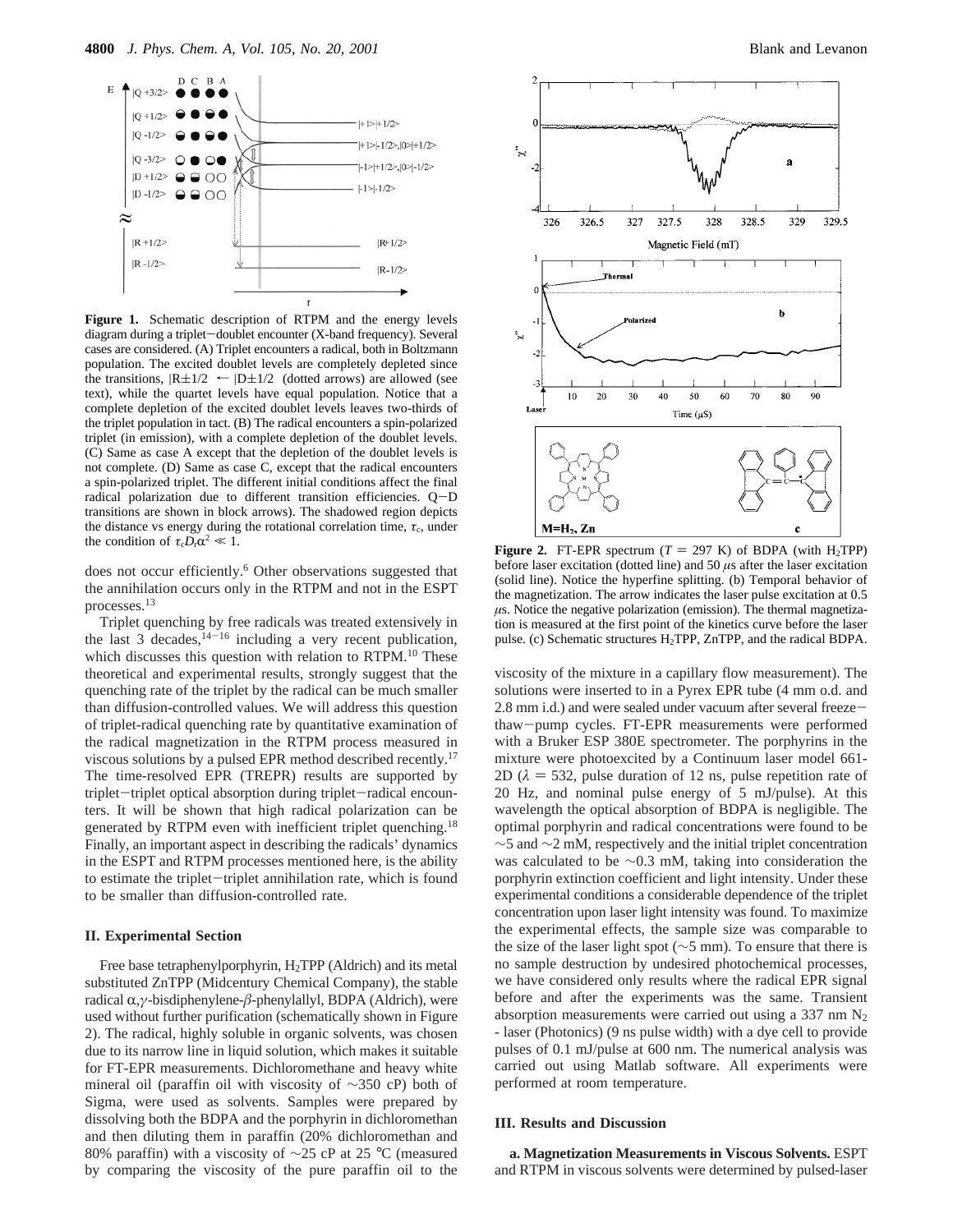| FA BL |  |
|-------|--|
|       |  |

|                                         |              |              |                       |                  | $R_{\rm P, RTPM}$       |                               |                    |                                    |                    |
|-----------------------------------------|--------------|--------------|-----------------------|------------------|-------------------------|-------------------------------|--------------------|------------------------------------|--------------------|
|                                         |              |              |                       |                  | $measured$ <sup>b</sup> |                               | calcd <sup>c</sup> | $R_{\text{P. ESPT}}$               |                    |
| system $a$                              | $T_1^R$ (ns) | $T_2^R$ (ns) | $T_{\cdot}$ T<br>(ns) | init             | fın                     | <sub>1</sub> n <sub>1</sub> t | fin                | measured <sup><math>d</math></sup> | calcd <sup>e</sup> |
| H <sub>2</sub> TPP-BDPA<br>$ZnTPP-BDPA$ | 6900<br>6700 | 900<br>1000  | 6000<br>$\leq 100$ ns | $-110$<br>$-105$ | $-120$<br>$-105$        | $-122$<br>$-132$              | $-125$<br>$-125$   | $-16$                              | $-14$<br>40        |

*a* Triplet concentration, ∼0.3 mM, radical concentration ∼2 mM, solvent viscosity ∼25 cP. *b* RTPM measurements of radical-polarized triplet exercion (fin) <sup>c</sup> Calculated values using eqs. 10, and 18 with the parameters interaction (init) and radical-thermal triplet interaction (fin). *c* Calculated values using eqs 10, and 18 with the parameters:  $D = 320$ ,  $J_0 = -16$  $\times$  10<sup>10</sup> rad/s,  $\tau_c$  = 0.2ns,  $D_r$  = 3.5  $\times$  10<sup>-7</sup> cm<sup>2</sup>/s, and  $\alpha$  = 2 Å<sup>-1</sup>. Relative population rates for H<sub>2</sub>TPP were taken as (*A<sub>x</sub>*:*A<sub>y</sub>*:*A<sub>z</sub>*): 1.8:0.9:0.3 and for <br>ZnTPP: 0:0:3 <sup>d</sup> R<sub>P</sub> repr for ZnTPP ZnTPP: 0:0:3.  $dR_{P,ESPT}$  for ZnTPP could not be measured (see text).  $e$  Using eq 17.

microwave phase cycling (PLMPC) method described elsewhere.<sup>17</sup> The use of viscous solvents allows to differentiate between ESPT and RTPM, and as will be shown, RTPM increases with viscosity, while ESPT depends very weakly on it.

The PLMPC method is based on two types of pulse sequences. The first sequence is  $\pi/2 - \tau$  - laser pulse -  $\tau_1$  - $\pi - \tau_1 + \tau$  – echo detection (fixed  $\tau$  and varied  $\tau_1$ ), which can be described by a vector presentation. The  $\pi/2$  pulse rotates the magnetization (of the radical) into the laboratory  $X - Y$  plane and the rest of the sequence, without the laser pulse, is a simple Hahn echo experiment. The laser pulse applied after the  $\pi/2$ pulse affects only the *<sup>X</sup>*-*<sup>Y</sup>* magnetization, without any effects on the *Z*-axis magnetization prior to the preparation  $\pi/2$  pulse. It generates the triplets in solution (usually within a time scale of a few nanoseconds), which encounter the stable radicals. Each encounter increases the phase loss of the magnetization in the  $X-Y$  plane and at the same time generates the polarization in the *Z*-axis (by the ESPT and RTPM processes). Thus, the encounters reduce the echo amplitude relative to the same sequence when the laser pulse is absent. In cases where the FID overlaps the echo signal, "two element" phase rotation can be used to eliminate the FID signal (Bruker protocol). Analysis of the changes in the echo amplitude as a function of  $\tau_1$ , provides the rate of triplet-radical encounters and their effectiveness, as described recently.17

The second sequence is  $\pi/2 - \tau$  - laser pulse  $-2\tau_1 + \tau$  $\pi/2$  - FID detection, measures the effects related to the magnetization in the *Z*-axis. In this sequence the *Z*-axis magnetization is detected by the FID at the time of the echo appearance in the first sequence. Again, the preparation *π*/2 pulse flips the entire *Z*-axis magnetization, which allows examining only the effects that are related to the generation of *Z*-axis magnetization (FID from the second *π*/2 pulse) due to triplet-radical encounters. The combined information gathered by the two sequences, namely triplet-radical encounter rate (first sequence) along with the corresponding *Z*-axis magnetization generated by the same encounters (second sequence), provides a direct measurement of the radical polarization. This experimental procedure allows also determining the triplet SLR time via the temporal disappearance of the ESPT polarization in the radical.17

A third pulse sequence, consisting of a laser pulse followed by a *π*/2 microwave pulse, was employed to evaluate the total radical magnetization in the time interval 0-100 *µ*s after the laser pulse. Such a curve for H<sub>2</sub>TPP-BDPA is shown in Figure 2b. Under these experimental conditions, similar results were obtained for ZnTPP-BDPA system. The strong emissive spectrum due to ESPT and RTPM polarizations is clearly more intense (10-fold) than the thermal one. The quantitative analysis of the temporal magnetization curve (Figure 2b) requires independent evaluation of the triplet SLR time  $(T_1^T)$  and the radical spin-lattice  $(T_1^R)$  and spin-spin  $(T_2^R)$  relaxation times.

The latter values were determined by standard pulse techniques, i.e., three-pulse echo recovery and two-pulse Hahn echo.

**b. Theoretical treatments of ESPT and RTPM.** In many triplet-radical systems, the triplets are polarized before and during the encounter with the radicals.<sup>6,11,13</sup> This phenomena will mainly occur in viscose solutions for triplets of  $D \le 500$ G, where the SLR of the triplet is in the order of microseconds, $27$ thus affecting the early stages of generated radical polarization. In this section, we will present a general analytical expression valid for ESPT and RTPM, which predict the radical polarization after its encounter with a polarized triplet. While ESPT is treated quantitatively for the first time, the present analysis of RTPM is a generalization based on the treatment presented earlier by Shushin,<sup>7,8</sup> for a triplet whose levels are equally populated. We confine ourselves to the case where the polarization is generated at the vicinity of the crossing regions of the quartet and doublet levels (Figure 1). We shall not consider the case of very high viscosity effect, which was treated in a recent publication.10 In our treatment, we will derive a closed form expressions, which will provide us with sufficient details to evaluate the influence of triplet ESP on RTPM polarization. For a clear presentation of our findings, we provide the reader with a brief summary of Shushin's approach on the radical polarization by RTPM.7,8

The spin Hamiltonian of the triplet-radical pair is

$$
\hat{H} = \hat{H}_{z} + \hat{H}_{zfs} + \hat{H}_{ex} \tag{1}
$$

where

$$
\hat{H}_z = \omega_0 (\hat{S}_R^Z + \hat{S}_T^Z) \tag{2}
$$

is the Zeeman part ( $\omega_0 = g\beta B_0$ ) assuming the g-factors of the radical and the triplet are the same.

$$
\hat{H}_{\text{zfs}} = D \left( \hat{S}_{\text{T}}^{c^2} - \frac{1}{3} \hat{S}_{\text{T}}^2 \right) \tag{3}
$$

is the ZFS part (assuming  $D \gg E$ ) and *z* is the principal axis of the ZFS interaction with the notation that *X*,*Y*,*Z* and *x*,*y*,*z* are the laboratory and molecular frames of reference, respectively. All operators are defined in the laboratory frame, and the molecular reorientation in solution results in a time dependent ZFS interaction. The last term of eq 1,

$$
\hat{H}_{\rm ex} = -\frac{1}{3}J(r)(1+4\hat{S}_R\hat{S}_T)
$$
\n(4)

is the exchange interaction, where  $J(r) = J_0 \exp[-\alpha(r - d)]$ , where  $d$  is the distance of closest approach,  $\alpha$  is a scaling parameter, and *r* is the distance between the radical and the triplet.

As the triplet and doublet species approach each other, the spin angular momentum is added accordingly.<sup>19</sup> For  $S = S_R$  +  $S_T = 3/2$ , the four components of the quartet states are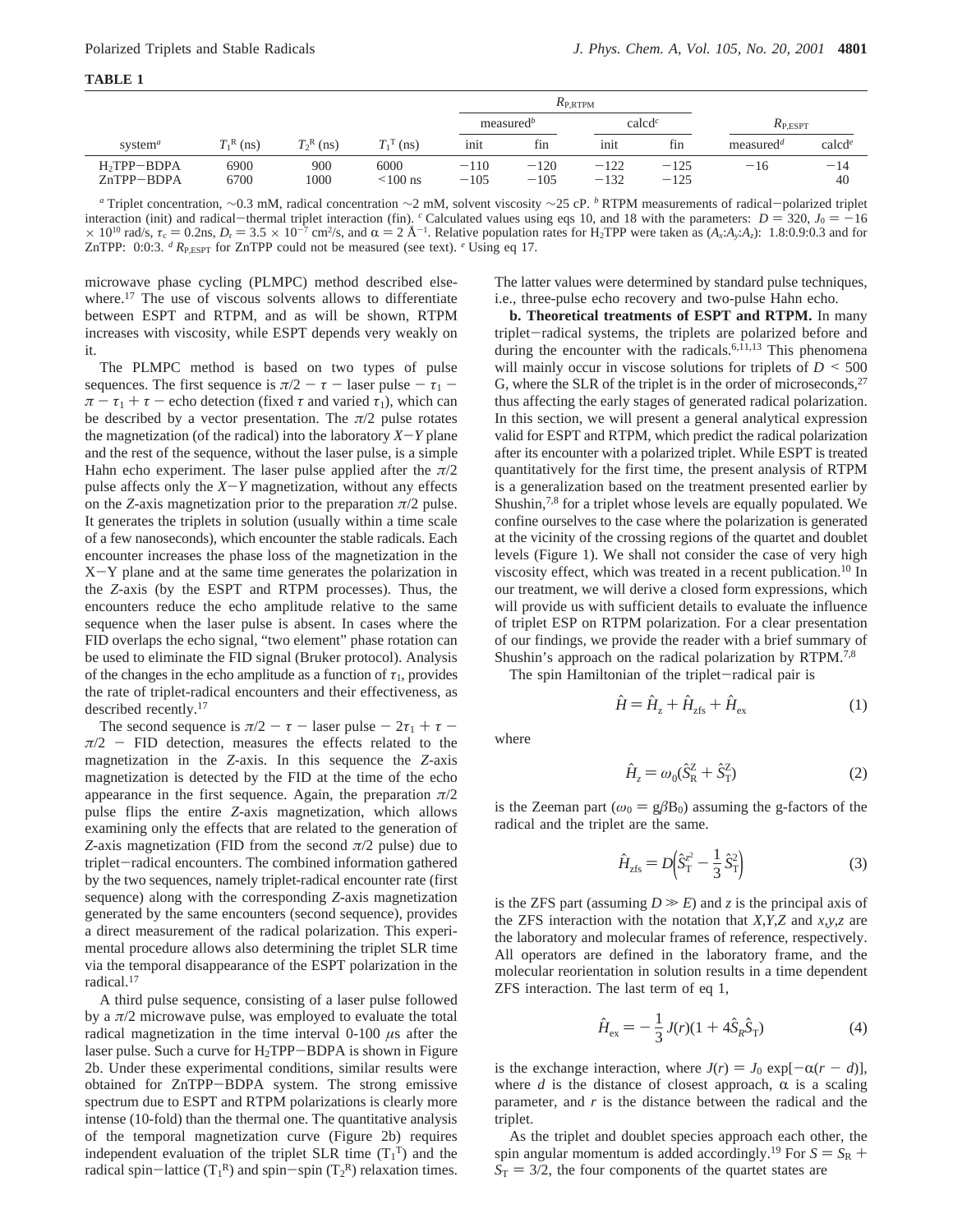**4802** *J. Phys. Chem. A, Vol. 105, No. 20, 2001* Blank and Levanon

$$
|\hat{Q}_{\pm 1/2}\rangle = \sqrt{2/3}|0\rangle \, |\pm 1/2\rangle + \sqrt{1/3} |\pm 1\rangle \, |\mp 1/2\rangle \quad (5a)
$$

$$
|Q_{\pm 3/2}\rangle = |\pm 1\rangle |\pm 1/2\rangle \tag{5b}
$$

And for  $S = 1/2$ , two doublet states are created:

$$
|\mathcal{D}_{\pm 1/2}\rangle = -\sqrt{1/3}|0\rangle \, |\pm 1/2\rangle + \sqrt{2/3} |\pm 1\rangle \, |\mp 1/2\rangle \quad (6)
$$

The radical polarization due to triplet-radical encounter is calculated employing the density matrix  $(\rho)$  in terms of the stochastic Liouville equation: <sup>20</sup>

$$
\rho = \hat{L}\rho - i[\hat{H}, \rho] - \hat{W}\rho \tag{7}
$$

where the operator  $\hat{L}$ 

$$
\hat{L} = D_{\rm r} r^{-2} \frac{\mathrm{d}}{\mathrm{d}r} \left( r^2 \frac{\mathrm{d}}{\mathrm{d}r} \right) \tag{8}
$$

describes the relative diffusion of the triplet-radical pair with a mutual diffusion coefficient  $D_r$ , and the relaxation operator  $(W)$  describes the probabilities of transitions between the spin states of the triplet-radical pair.

In accordance with previous studies, $\bar{y}$  we assume a short rotational correlation time,  $\tau_c$ , of the triplet; namely,  $D\tau_c \ll 1$ and  $D_r \tau_c \alpha^2 \ll 1$  (Table 1). These approximations justify the assumption that the energy difference between the various magnetic levels does not change during  $\tau_c$  (Figure 1). Within the approximation of a short  $\tau_c$ , the transitions between the magnetic levels *m* and *m*′ are21

$$
W_{mm'} = 2|\overline{V_{mm'}}|^2 \frac{\tau_c}{1 + \omega_{mm'}} \tag{9}
$$

where  $\omega_{mm'}$  is the splitting between *m* and *m'* energy levels (in rad/s), and  $V_{mm'} = \langle m | H_{zfs} | m' \rangle$ . With the above definitions and assumptions, it was shown that the radical polarization due to the exchange and the ZFS interactions, after an encounter with a nonpolarized triplet, can be calculated by the equation:7

$$
R_{\text{P,RTPM}} = \frac{\mathrm{d}\tau_{\text{c}}}{2D_{\text{r}}\alpha} \sum_{m,m'} \overline{\left| \langle \mathbf{Q}_{m} | H_{\text{zfs}} | \mathbf{D}_{m'} \rangle \right|^{2}} F(\omega_{mm'} J_{0}) \quad (10)
$$

Where *d* is approximated to be the sum of the radical and triplet radii. The matrix elements, which appear in the summation, represent the ZFS induced quartet-to-doublet transitions (quartetdoublet mixing) averaged over all orientations of the triplet molecule (Figure 1). These elements are calculated to be (neglecting *E* in the ZFS Hamiltonian):

$$
\overline{|\langle Q_{\pm 3/2}|\hat{H}_{zfs}|D_{\pm 1/2}\rangle|^2} = \frac{1}{3} |\langle Q_{\pm 1/2}|\hat{H}_{zfs}|D_{\mp 1/2}\rangle|^2 = D^2/45
$$
\n(11)\n
$$
\overline{|\langle Q_{\pm 3/2}|\hat{H}_{zfs}|D_{\pm 1/2}\rangle|^2} = 4D^2/45
$$

 $F(\omega, J)$  in the summation (eq 10) is<sup>7</sup>

$$
F(\omega, J) = \int_0^\infty d\xi \left( \frac{1}{1 + [\omega + 2J e^{-\xi}]^2 \tau_c^2} - \frac{1}{1 + [\omega - 2J e^{-\xi}]^2 \tau_c^2} \right) = \frac{\omega \tau_c}{1 + (\omega \tau_c)^2} \left[ \arctan(\omega - 2J_0) \tau_c - \arctan(\omega + 2J_0) \tau_c + \frac{1}{2\omega \tau_c} \ln \left( \frac{1 + ((\omega - 2J_0) \tau_c)^2}{1 + ((\omega + 2J_0) \tau_c)^2} \right) \right] (12)
$$

where *ω* is defined as

$$
\omega = \omega_{mm'} = \omega_0 |m - m'| \tag{13}
$$

and  $\zeta = \alpha(r - d)$ . Equations 10-13 derived by Shushin predicts the radical polarization. This polarization may be positive or negative depending on the sign of  $F(\omega, J)$ .

The structure of eq 10 can be explained qualitatively by assuming that during the encounter, the excited doublet levels are fully depleted (dotted arrows in Figure 1) and the quartet levels remain intact (Figure 1A).<sup>22</sup> This leads to enhanced population transfer from the quartet levels into the empty doublet ones during the time interval between closest approach and separation via diffusion. The transfer rate  $(D - Q)$  is proportional to their respective  $H<sub>ZFS</sub>$  matrix elements, which induce these transitions (eq 11). The summation in eq 10 consists of three terms; each represents a pair of transitions with a negative and a positive contribution to the radical polarization (eq 11). These plus-minus contributions have equal matrix elements  $(V_{mm})$ , but since  $\omega_{mm'}$  are different (Figure 1), the transition probabilities are also different (eq 9). Finally, the integral form of  $F(\omega, J)$  takes care of the fact that the transition rates between the energy levels depend on the varying energy difference *ωmm*′ which changes with the separation distance.<sup>7</sup> To summarize, the basic assumption in obtaining eq 10 is that the population of the four quartet states is equal (nonpolarized triplet precursor). Nevertheless, in Shushin's treatment the effect of SLR in the doublet and quartet levels during the encounter was not considered.23

We turn now to the case where the radical encounters a polarized triplet, as depicted in Figure 1B. This requires a modification of the original approach,7,8,12 by taking into account the selective population of the different quartet levels. First, let us examine qualitatively the encounter process, where the wave functions of the triplet and the stable radical are added and result in the quartet and doublet wave functions (eqs 5 and 6 and Figure 1). If the triplet is spin polarized, the excited quartet and doublet states population should reflect it. Also in this case, the excited doublet levels population is negligible due to fast allowed depletion to the ground state (dotted arrows in Figure 1).22 Upon separation, the quartet polarization is redistributed between the radical and triplet wave functions (treated quantitatively below). Thus, due to strong exchange interaction, which couples the species together and as a result of a polarized triplet precursor, the radicals escaping the cage are generated with a polarization mode (emission or absorption) identical with that of the triplet. This polarization, termed as ESPT,<sup>6</sup> is generated without the involvement of ZFS-induced transitions between the quartet and doublet levels, i.e., ESPT is independent of RTPM.

In the RTPM case, the polarization resulting from the ZFS induced transitions can be calculated quantitatively using eq 10 for thermal triplets. However, for polarized triplets, the initial condition of equal quartet levels population is not valid and eq 10 should be modified. Finally, it should be noted that both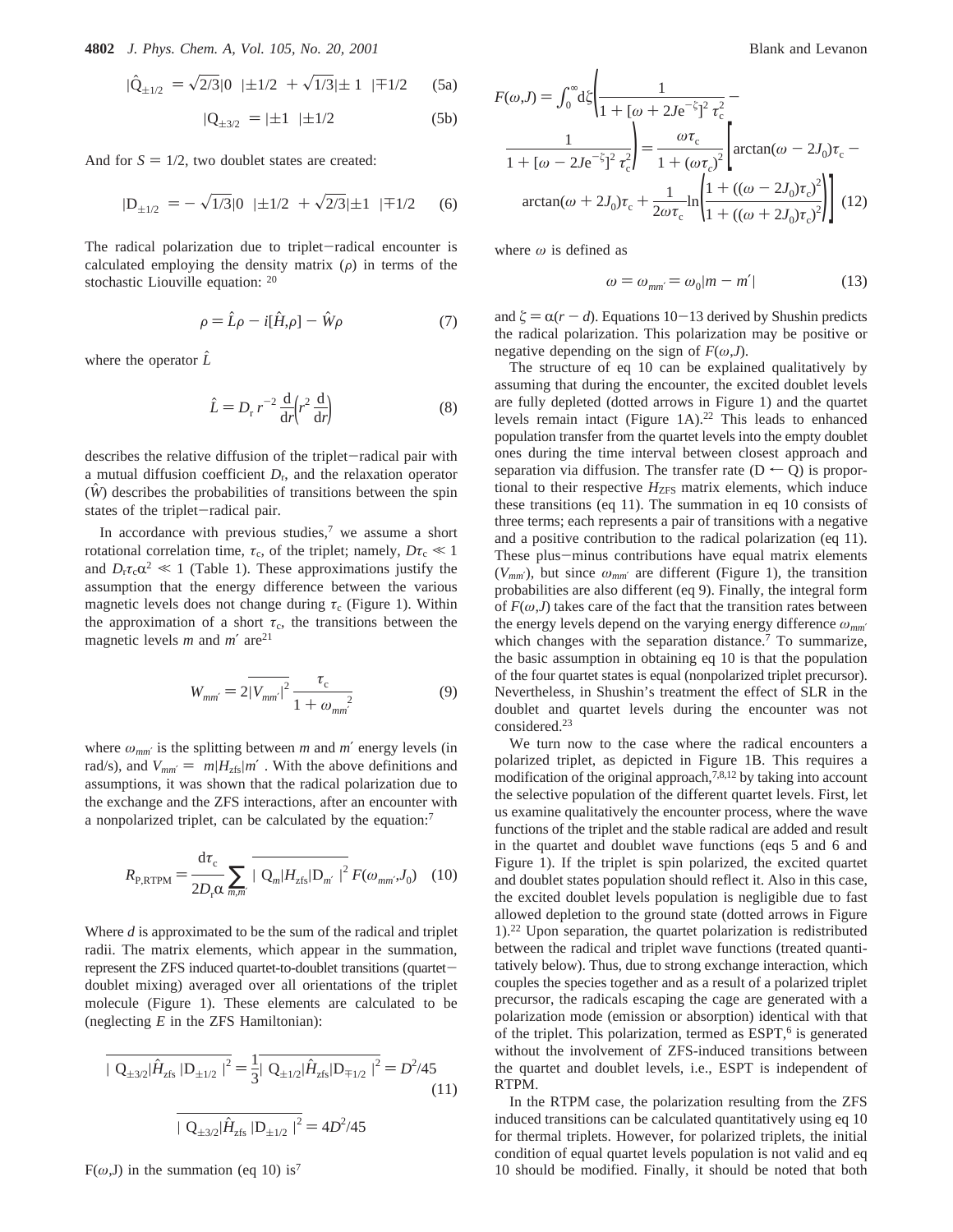ESPT and RTPM occur simultaneously and result from the same Hamiltonian (eq 1). To treat these processes analytically, it is convenient to discuss them separately. We start with the quantitative description of ESPT.

*i. ESPT.* First, we calculate the polarization, which the radical acquires directly from the triplet. We assume that, during the encounter, the triplet and radical are strongly coupled by the exchange interaction to produce the quartet wave functions (eq 5). Also, we take into account that the polarized triplet is generated by selective triplet  $\leftarrow$  singlet intersystem crossing (ISC) with relative population rates,  $A_x$ ,  $A_y$ ,  $A_z$  to the *x*, *y*, *z* levels in the molecular frame. We can estimate the relative population ( $P_T$ ) of the triplet levels ( $T_0$ ,  $T_1$ ) in the high-field approximation by the expressions:24

$$
P_{\text{T}_0} = (1/3)(A_x + A_y + A_z) \tag{14a}
$$

$$
P_{\text{T} \pm_1} = P_{\text{T}_0} \pm (2/15)(D/B)(A_x + A_y - 2A_z) \tag{14b}
$$

Using the quartet wave functions definitions (eq 5), we can calculate the relative population of the quartet levels  $(P<sub>O</sub>)$ , assuming no radical polarization prior to the encounter and negligible triplet SLR:

$$
P_{Q \pm 3/2} = P_{T \pm 1} \tag{15a}
$$

$$
P_{Q \pm 1/2} = {}^{1}_{3}P_{T \pm 1} + {}^{2}_{3}P_{T_{0}}
$$
 (15b)

Thus, when the triplet is polarized, the quartet levels are also polarized and consequently, radical polarization will be developed after separation. The relative population of the radical  $(P_R)$ after the encounter can be calculated in terms of the radical and triplet wave functions, mixed into the quartet levels (cf. eq 5):

$$
P_{\mathcal{R}_{+1/2}} = P_{\mathcal{Q}_{+3/2}} + \frac{2}{3} P_{\mathcal{Q}_{+1/2}} + \frac{1}{3} P_{\mathcal{Q}_{-1/2}}
$$
(16a)

$$
P_{\mathcal{R}_{-1/2}} = P_{\mathcal{Q}_{-3/2}} + \frac{2}{3} P_{\mathcal{Q}_{-1/2}} + \frac{1}{3} P_{\mathcal{Q}_{+1/2}}
$$
(16b)

Within the scheme of triplet-radical interaction, the radical polarization (*R*P,ESPT) is

$$
R_{\rm P, ESPT} = (P_{\rm R_{+1/2}} - P_{\rm R_{-1/2}}) / (P_{\rm R_{+1/2}} + P_{\rm R_{-1/2}}) \tag{17a}
$$

Which can be expressed in terms of  $A_x$ ,  $A_y$ ,  $A_z$ , using eqs 14– 16

$$
R_{\text{P,ESPT}} = (2/9)(D/B)(A_x + A_y - 2A_z)/(A_x + A_y + A_z)
$$
 (17b)

Although eq 17 does not exhibit any explicit time dependence, the actual radical polarization due to ESPT decreases exponentially with  $T_1^T$  toward thermalization (cf. eqs 13 and 18 in ref 17). In addition, ESPT requires the existence of the exchange interaction to couple together the triplet and doublet species. However, since in normal viscosity ( $\eta$  > 0.1 cP) the encounter time is much larger than  $J^{-1}$ , eq 17b does not depend explicitly on J. In other words, the generation of the excited quartet and doublet levels from the triplet and doublet levels is adiabatic, i.e., there is sufficient time available for spin population redistribution among the levels.

*ii. RTPM with a Polarized Triplet Precursor.* Unlike ESPT, RTPM explicitly depends on *J*, and the ZFS Hamiltonian. In RTPM, the relevant important factor is  $J/\omega_0$ , whose variation should affect the mixing efficiency and structure of the quartet-

doublet levels (Figure 1). Under these terms of reference, the radical polarization for a polarized triplet precursor is determined by considering eq 10 in which the function  $F(\omega, J)$  is modified into the function  $F'(\omega, J)$ :

$$
F'(\omega, J) =
$$
  

$$
\int_0^3 d\zeta \left( \frac{P_{Q_-}}{1 + [\omega + 2J_0 e^{-\zeta}]^2 \tau_c^2} - \frac{P_{Q_+}}{1 + [\omega - 2J_0 e^{-\zeta}]^2 \tau_c^2} \right)
$$
(18a)

The integral in eq 18a can be solved analytically (Appendix I) and is equal to

$$
F'(\omega, J) = \frac{1}{2(1 + \omega^2 \tau_c^2)} (P_{Q_{-}} \ln W^+ - P_{Q_{+}} \ln W^-) +
$$

$$
\frac{\omega \tau_c}{1 + \omega^2 \tau_c^2} (P_{Q_{-}} Z^+ + P_{Q_{+}} Z^-) + 3 \frac{P_{Q_{-}} - P_{Q_{+}}}{(1 + \omega^2 \tau_c^2)} (18b)
$$

where

$$
W^{\pm} = \frac{1 + \omega^2 \tau_c^2}{1 + \omega^2 \tau_c^2 \pm 4\omega \tau_c^2 J_0 + 4\tau_c^2 J_0^2}
$$
 (18c)

$$
Z^{\pm} = \tan^{-1} (\pm \omega \tau_c) - \tan^{-1} (\pm \omega \tau_c + 2\tau_c J_0)
$$
 (18d)

 $P_{Q_{+}}$  and  $P_{Q_{-}}$  are the populations of the quartet pairs (eq 15) for the  $m_{\pm}$  levels, as they appear in eq 11. The final result of the radical polarization is obtained by inserting the modified expression,  $F'(\omega, J)$ , into eq 10. Equation 10 consists of three terms in the summation, which are related to the three pairs of matrix elements in eq 11. Each term requires a different value for  $P_{Q_+}$  and  $P_{Q_+}$  in  $F'(\omega, J)$ : namely,  $P_{Q_{-3/2}}$  with  $P_{Q_{+3/2}}$  for the first term,  $P_{Q_{-1/2}}$  with  $P_{Q_{+1/2}}$  for the second term, and again  $P_{Q_{-3/2}}$  with  $P_{Q_{+3/2}}$ , for the third term, each term having a different matrix element. To summarize, eqs 10, 11, 14, 15, and 18, provide the general expression for the RTPM polarization of the radical following an encounter with polarized triplet. However, for most practical cases, two limiting cases are considered, i.e., weak and strong exchange interaction.

*Strong Exchange*. In the strong exchange limit (where  $|J_0|$ )  $\gg \omega_0 |m - m'| \equiv \omega$  and  $|J_0| \gg 1/\tau_c$ , eqs 18b and 18c can be approximated to

$$
W^{\pm} = \frac{1 + \omega^2 \tau_c^2}{1 + \omega^2 \tau_c^2 \pm 4\omega \tau_c^2 J_0 + 4\tau_c^2 J_0^2} \approx \frac{1 + \omega^2 \tau_c^2}{1 + 4\tau_c^2 J_0^2} \quad (19a)
$$
  

$$
Z^{\pm} = \tan^{-1}(\pm \omega \tau_c) - \tan^{-1}(\pm \omega \tau_c + 2\tau_c J_0) \approx \tan^{-1}(\pm \omega \tau_c) + \frac{\pi}{2} sign(J_0) \quad (19b)
$$

By plugging eqs 19a and 19b into 18a we obtain

$$
F'(\omega, J) = \frac{1}{2(1 + \omega^2 \tau_c^2)} (P_{Q_-} - P_{Q_+}) \ln \left[ \frac{1 + \omega^2 \tau_c^2}{1 + 4\tau_c^2 J_0^2} \right] +
$$

$$
\frac{\omega \tau_c}{1 + \omega^2 \tau_c^2} \left\{ (P_{Q_-} - P_{Q_+}) \tan^{-1} (\omega \tau_c) -
$$

$$
(P_{Q_-} + P_{Q_+}) \frac{\pi}{2} \text{sign}(J_0) \right\} + \frac{P_{Q_-} - P_{Q_+}}{1 + \omega^2 \tau_c^2} (19c)
$$

Inserting eq 19c into eq 10, the final expression is derived for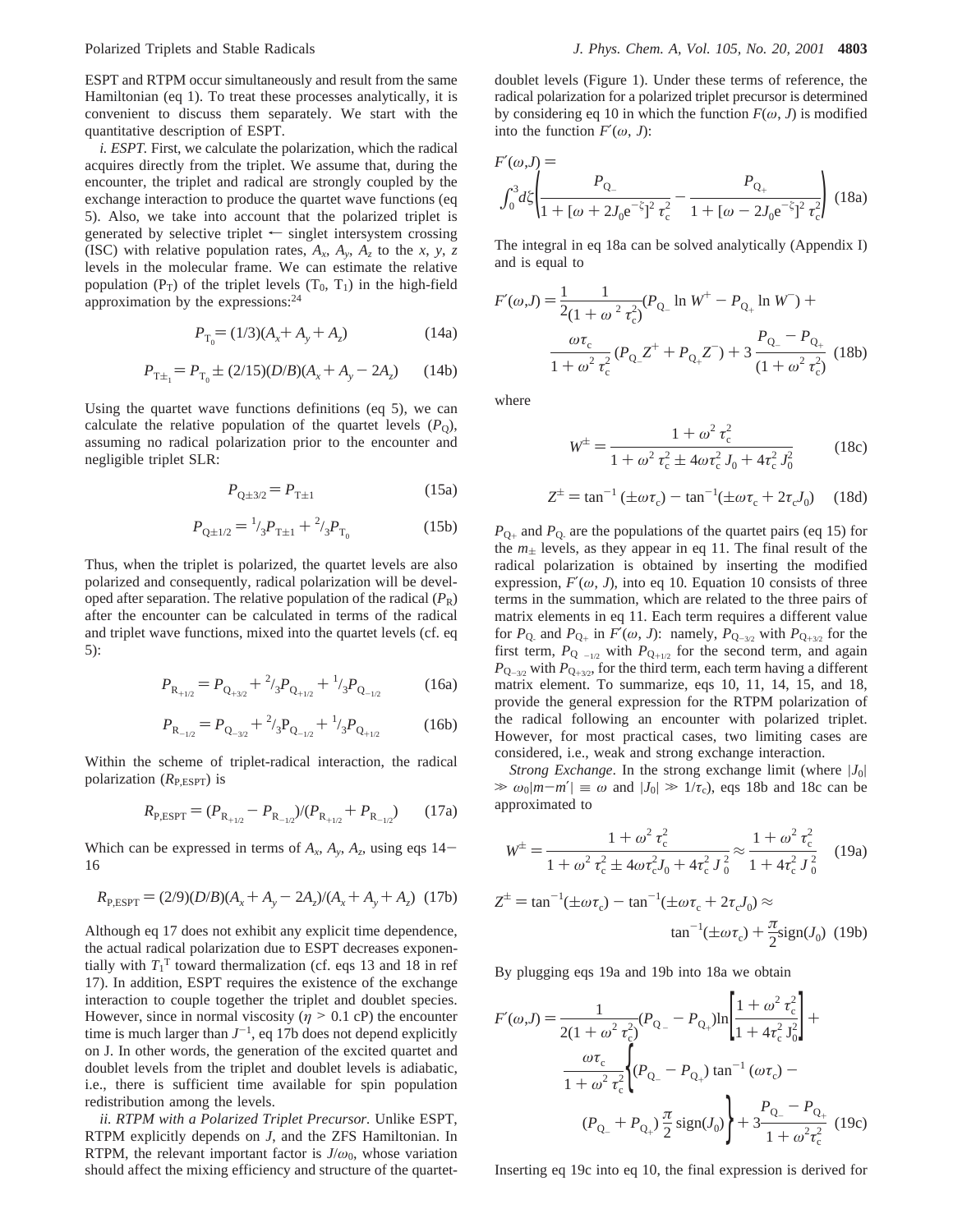this limiting case:

$$
R_{\text{P,RTPM}} = \frac{d}{90} \frac{\tau_c^2 D^2}{D_r \alpha}
$$
\n
$$
\left\{ \frac{1}{2(1 + \omega_0^2 \tau_c^2)} P_1^{-} \ln \left[ \frac{(1 + \omega_0^2 \tau_c^2)}{(1 + 4\tau_c^2 \tau_0^2)} \right] + \frac{2}{1 + 4\omega_0^2 \tau_c^2} P_2^{-} \ln \left[ \frac{(1 + 4\omega_0^2 \tau_c^2)}{(1 + 4\tau_c^2 \tau_0^2)} \right] + \frac{\omega_0 \tau_c}{1 + \omega_0^2 \tau_c^2} \left[ \tan^{-1} (\omega^0 \tau_c) P_1^{-} - \frac{\pi}{2} \text{sign}(J_0) P_1^{+} \right] + \frac{8\omega_0 \tau_c}{1 + 4\omega_0^2 \tau_c^2} \left[ \tan^{-1} (2\omega_0 \tau_c) P_2^{-} - \frac{\pi}{2} \text{sign}(J_0) P_2^{+} \right] + 3P_2^{-} \left( \frac{1}{1 + \omega_0^2 \tau_c^2} + \frac{4}{1 + 4\omega_0^2 \tau_c^2} \right) + 3(P_{Q_{-1/2}} - P_{Q_{+1/2}}) \left( \frac{1}{1 + \omega_0^2 \tau_c^2} \right) \tag{20}
$$

where

$$
P_1^{\pm} = P_{Q_{-3/2}} \pm P_{Q_{+3/2}} + P_{Q_{-1/2}} \pm P_{Q_{+1/2}}
$$

$$
P_2^{\pm} = P_{Q_{-3/2}} \pm P_{Q_{+3/2}}
$$

Equation 20 degenerates into that derived previously by Shushin7 for strong exchange interaction, but with the assumption of equal quartet population (thermal triplet), where  $P_{Q_+} = P_{Q_-} = 1$ .

*Weak Exchange.* In this case,  $|J_0| \ll \omega_0 |m-m'| \equiv \omega$ . Neglecting second-order terms in  $J_0/\omega_0$  (eq 18) and using Taylor expansion, we obtain the following first-order approximations:

$$
\ln\left[\frac{1+\omega^2\tau_c^2+4\omega\tau_c^2J_0}{1+\tau_c^2\omega^2}\right] \approx \frac{4\omega\tau_c^2J_0}{1+\tau_c^2\omega^2}
$$
 (21a)

$$
\tan^{-1}(\omega \tau_c) - \tan^{-1}(\omega \tau_c + 2\tau_c J_0) \approx \frac{-2\tau_c J_0}{1 + \omega^2 \tau_c^2}
$$
 (21b)

Therefore, in the weak exchange approximation  $F'$  (eq 18) is expressed as

$$
F'(\omega, J) = -\frac{1}{2(1 + \omega^2 \tau_c^2)(1 + \omega^2 \tau_c^2)} \left(P_{Q_+} + P_{Q_-}\right) - \frac{\omega \tau_c}{(1 + \omega^2 \tau_c^2)} \left(\frac{2\tau_c J_0}{1 + \omega^2 \tau_c^2}\right) \left(P_{Q_+} + P_{Q_-}\right) + 3\frac{P_{Q_-} - P_{Q_+}}{1 + \omega^2 \tau_c^2} = -\frac{4\omega \tau_c^2 J_0}{(1 + \omega^2 \tau_c^2)^2} \left(P_{Q_+} + P_{Q_-}\right) + 3\frac{P_{Q_-} - P_{Q_+}}{1 + \omega^2 \tau_c^2} \tag{22}
$$

Plugging eq 22 into eq 10 results in the expression for the radical polarization:

$$
R_{\text{P,RTPM}} = -\frac{d}{90} \frac{\tau_c D^2}{D_r \alpha} \left\{ -\frac{4\omega_0 \tau_c^2 J_0}{\left(1 + \omega_0^2 \tau_c^2\right)^2} P_1^+ + 3 \frac{P_1^-}{1 + \omega_0^2 \tau_c^2} - \frac{32 \omega_0 \tau_c^2 J_0}{\left(1 + 4\omega_0^2 \tau_c^2\right)^2} P_2^+ + 3 \frac{P_2^-}{1 + 4\omega_0^2 \tau_c^2} \right\} (23)
$$

Again, for  $P_{Q_+} = P_{Q_-} = 1$ , eqs 22 and 23 degenerate into the expressions derived by Shushin.7 Figure 3 shows the calculated results of the RTPM polarization ( $R_{P,RTPM}$ ) for thermal triplets and for polarized triplets, ESPT polarization (R<sub>P,ETPM</sub>), and the total radical polarization ( $R_{P,ESPT}$  +  $R_{P,RTPM}$ ) as a function of viscosity (for ZFS parameter  $D = 330$  G). It can be seen that



**Figure 3.** Calculated RTPM polarization (normalized to the thermal polarization Rpeq) as a function of viscosity with the parameters: triplet ZFS, *D* = 330 G; triplet radius, 5 Å;  $J_0 = 16 \times 10^{10}$  rad/s;  $\alpha = 1.4$  $\AA^{-1}$ . The calculation is based on the strong exchange expression (eq 20). The dashed line represents  $R_{P,RTPM}$  only for radical-polarized triplet interaction (cf. Table 1). The dotted line represents  $R_{\text{P,RTPM}}$  of the radical after an encounter for radical-nonpolarized triplet interaction. The full circles describe  $R_{P,ESPT}$  (eq 17b). The solid line represents the calculated polarization due to RTPM + ESPT  $(R_{P,RTPM} + R_{P,ESTT})$ .

the radical polarization for the unequal quartet levels population, is decreased by about 8% in the RTPM process, relative to its value obtained by assuming equal quartet population. For a larger ZFS parameters, or lower magnetic fields, this difference will increase (for example, for  $D = 1000$  G, at X-band, it will decrease by about 20%). Obviously, the total radical polarization (RTPM + ESPT) will increase.

For the chemical systems we work with,  $J_0$  is in the order of 30 GHz.17 Therefore, for X-band experiments (10 GHz), the strong exchange limit should be used (eq 20). However, at much higher frequencies (W or D bands, 95 or 130 GHz, respectively) the weak exchange limit should be considered via eq 23. Thus, under the same experimental conditions, such an increase in the microwave frequency will result in decrease in the radical polarization due to RTPM. This can be seen by inspecting the ratio of eq 23 to eq 20, for a simplified cases of  $P_{Q_+} = P_{Q_-}$ 1, and assuming  $J_0 \leq 0$ :

$$
R_{\rm P, RTPM}
$$
 (weak exchange)

 $R_{\text{P,RTPM}}(\text{strong exchange})$ 

$$
\frac{4\tau_c J_0 \left[ \frac{1}{\left(1 + \omega_{02}^2 \tau_c^2\right)^2} + \frac{8}{\left(1 + 4\omega_{02}^2 \tau_c^2\right)^2} \right]}{2\pi \left[ \frac{1}{\left(1 + \omega_{01}^2 \tau_c^2\right)} + \frac{8}{\left(1 + 4\omega_{01}^2 \tau_c^2\right)} \right]} (24)
$$

 $\omega_{01}$  corresponds to the lower frequency, where the strong exchange is valid, and  $\omega_{02}$  corresponds to the higher frequency, where the weak exchange is valid. For high viscosity values (in the order of 25 cP, employed in our experiments),  $\tau_c$  is  $\sim$ 10<sup>-9</sup> s, and  $\omega_{01}\tau_c \geq 1$ , while  $\omega_{02}\tau_c \gg 1$ . Therefore, the ratio of polarizations, which appear in eq 24 is ~  $[\tau_c J_0/(\omega_{02} \tau_c)^4]$  $[1/(\omega_{01}\tau_{c})^2] \ll 1$ , i.e., decrease of the polarization at larger Zeeman energies. This prediction of a decrease in the RTPM polarization was recently verified in a high-field experiment, at 130 GHz employing the presently discussed chemical system.<sup>25</sup>

**c. Kinetics of Triplet and Radical Magnetization.** To implement the above considerations on the radical magnetization and the triplet*'*s fate, the following photophysical processes should be considered:<sup>17</sup>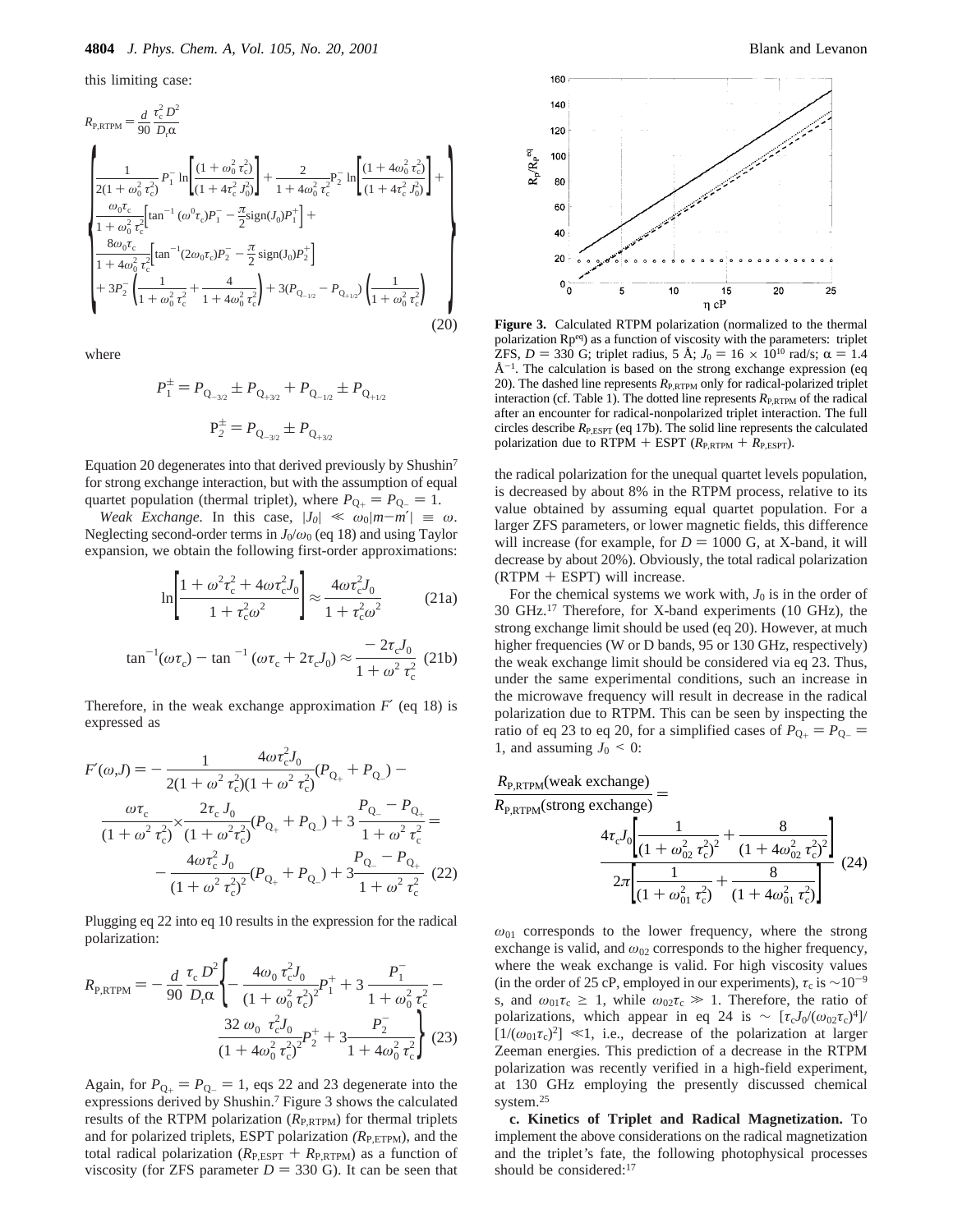$$
T \xrightarrow{hv} {}^{1*}T \xrightarrow{ISC} {}^{3*}T_p
$$
 (25)  
+ R 
$$
\xrightarrow{ESPT, k_q} R_+ {}^{3*}T_2
$$
 (26)

$$
3^{\ast}T_{p} + R \xrightarrow{\text{ESPT}, k_{q}} R_{p} + {}^{3^{\ast}}T_{p}
$$
 (26)

$$
3^{*}T_{p} + R \xrightarrow{\text{ESPT}, k_{q}} R_{p} + 3^{*}T_{p}
$$
 (26)  

$$
3^{*}T_{p} + R \xrightarrow{\text{RTPM}, k_{q}} R_{p} + \frac{2}{3}^{*}T_{p} + \frac{1}{3}T
$$
 (27)  

$$
3^{*}T_{p} + 3^{*}T_{p} \xrightarrow{k_{TT}} 2T
$$
 (28)  

$$
3^{*}T \xrightarrow{k_{T}} T
$$
 (29)

$$
3^{*}T_{p} + 3^{*}T_{p} \xrightarrow{k_{TT}} 2T
$$
 (28)  

$$
3^{*}T \xrightarrow{k_{T}} T
$$
 (29)

$$
3^{*}T_{p} \stackrel{k_{T}}{\longrightarrow} T
$$
 (29)  
where T stands for the chromophore and the subscript p is the

polarization. The processes described by eq 25 are normally very fast and can be considered as instantaneous within the EPR time scale. Equation 26 describes the ESPT interaction (triplet quenching is not required) where the initial triplet polarization is re-distributed between the radical and the triplet. Equation 27 describes the case where a triplet (polarized or nonpolarized) and a stable radical interact through RTPM. Although in the general case, the triplet and the radical can be in any state of polarization, our present treatment considers the interaction of a polarized triplet with a stable nonpolarized radical. As noted in the previous section, ESPT occurs always when a polarized triplet interacts with the radical through the exchange interaction and without triplet quenching. However, RTPM can be "activated" only if at least part of the doublet levels population is quenched during the encounter (Figure 1). This photophysical quenching affects only one-third of the triplet population (cf. eq 27 and case A in Figure 1).

Equations  $26-29$  can be analyzed by the following coupled differential equations with no microwave power applied: $17$ 

$$
\frac{dM_z}{dt} = \frac{R_{eq}[R]'}{T_1^R} + k_q f_1 R_p[^{3*}T][R]'
$$
(30)

$$
\frac{d[{}^{3*}T]}{dt} = -\frac{k_q f_2}{3} [{}^{3*}T][R] - 2k_{TT} [{}^{3*}T]^2 - k_T [{}^{3*}T] \quad (31)
$$

where  $M_z$  is the radical magnetization,  $R_P$  is the polarization acquired by the radical in an encounter with a triplet, and *R*eq is the thermal polarization of the radical;  $k_q$  is the triplet-radical diffusion-controlled encounter rate constant,  $f_1$  and  $f_2$  are defined as efficiency factors, which are smaller than 1;  $[3^{*}T]$  is the triplet concentration and  $[R]' = [R] \mu_B$ , where  $[R]$  is the radical concentration, and  $\mu_B$  is Bohr magneton;  $k_{TT}$  is the triplettriplet quenching rate; and  $k<sub>T</sub>$  is the triplet decay rate to the ground state;  $T_1^R$  is the radical SLR time. Equations 30–31 can be solved numerically to obtain  $M(t)$  expressed by the can be solved numerically to obtain  $M<sub>z</sub>(t)$  expressed by the imaginary susceptibility  $\chi''(t)$ . The calculated  $\chi''(t)$  curves are given in Figure 4 and are based on the measured  $T_1^R$ , the radical and triplet concentration and, since  $R<sub>P</sub>$  depends on the triplet SLR, also  $T_1^T$  (given in Table 1). While in H<sub>2</sub>TPP–BDPA,  $T_1^T$  was found to be relatively long (several us) its value in  $ZnTPP$ was found to be relatively long (several *<sup>µ</sup>*s), its value in ZnTPP-BDPA is very short (less than 100 ns). Thus, within the time resolution of our detection we could observe, in the latter system, radical polarization only due to RTPM. This is consistent with measurements of  $T_1^T$  of ZnTPP triplet at room temperature, which is in the order of several tens of ns (Table 1) as compared to much shorter values found at lower temperatures (∼100 ns).<sup>17,26</sup> The long  $T_1^T$  of H<sub>2</sub>TPP is due to the high viscosity of the solvent, which attenuates the triplet tumbling in solution, thus reducing  $T_1^T$  substantially.<sup>27</sup>



**Figure 4.** Temporal behavior of  $\chi''/\chi''_{eq.}$  (Dashed) experimental values based upon the magnetization measurements, (H<sub>2</sub>TPP-BDPA); Numerical solution of eqs 30-31 for the two time-dependent polarizations: (dotted) eq 32, (solid) eq 33.

The rate constant k<sub>T</sub> (on the order of  $\sim$ 100 s<sup>-1</sup>)<sup>28</sup> is considered to be negligible for the porphyrins used here. The time dependence of  $R<sub>P</sub>$  in eq 30 can be calculated using  $R<sub>P,ESPT</sub>$  and *R*P,RTPM values (cf. Table 1). In a recent study, which was based only on experimental measurements of the temporal behavior of the radical polarization, we have shown that the total polarization  $R<sub>P</sub>$  can be expressed in terms of the experimental values of  $R_{P,ESPT}$  and  $R_{P,RTPM}$  as<sup>17</sup>

$$
R_{\rm p}(t) = R_{\rm P, ESPT} e^{-tT_1^{\rm T}} + (1 - e^{-tT_1^{\rm T}}) R_{\rm P, RTPM}
$$
 (32)

This equation is valid for nonviscous solvents, e.g., toluene, where  $R_{P,RTPM} \ll R_{P,ESPT}$  (Figure 3). It indicates that initially (*t*  $\leq T_1^T$ ) when the triplet is polarized, the ESPT mechanism is<br>dominant while later  $(t > T_1^T)$  RTPM takes over Inspection dominant, while later  $(t > T_1^T)$  RTPM takes over. Inspection<br>of Figure 4, which compares the experimental results to the of Figure 4, which compares the experimental results to the theoretical predictions, indicates that eq 32 does not meet with the present experimental results, under high viscosity conditions. In other words, when  $R_{P,RTPM} \ll R_{P,ESPT}$ , eq 32 cannot describe adequately the experimental curve (Figure 4). Thus, on the basis of our experimental and theoretical analysis, the modified equation should read

$$
R_{\rm P}(t) = R_{\rm P, ESPT} e^{-t/T_1 T} + R_{\rm P, RTPM}(t)
$$
 (33)

It is clear that, up to several  $T_1^T$ , these two processes operate simultaneously, and their polarization is added up (cf. Figure 3).

The time dependence of  $R_{P,RTPM}$  is expressed by eqs 10 and 18. It starts with a radical polarization due to an encounter between a polarized triplet and a stable radical. Later in time, when the triplet is thermalized,  $R_{\text{P,RTPM}}$  converges to the final polarization as calculated by Shushin<sup>7</sup> (eqs 10 and 12). The behavior of  $R_{P,RTPM}$  can be also described by inspection of Figure 1 (Cases A and B). The first case relates to the initial condition where all four quartet levels are equally populated. In this case, the radical polarization  $R_{P,RTPM}$  is mainly due to transitions  $D_{\pm 1/2}$   $\leftarrow$  Q<sub>-3/2</sub> and D<sub>+1/2</sub>  $\leftarrow$  Q<sub>-1/2</sub> (expressed by the block arrows in Figure 1). Figure 1B describes the levels population when the radical encounters a polarized triplet. In the case of a net emission mode as in  $3*H_2TPP$ ,  $28Q_{-3/2}$  and  $Q_{-1/2}$  are less populated than in the first case, and  $|R_{\text{P,RTPM}}|$ will be smaller. Nevertheless, the total polarization of the radical, expressed by eq 33 and in Figure 3, increases. The opposite holds for an encounter of a polarized triplet in enhanced absorption mode, e.g., 3\*ZnTPP.28

The numerical solution of eqs  $30-31$  (Figure 4) provides the value of  $k_{TT}$  which is 6.5 × 10<sup>6</sup> M<sup>-1</sup> s<sup>-1</sup>, namely, ~40 times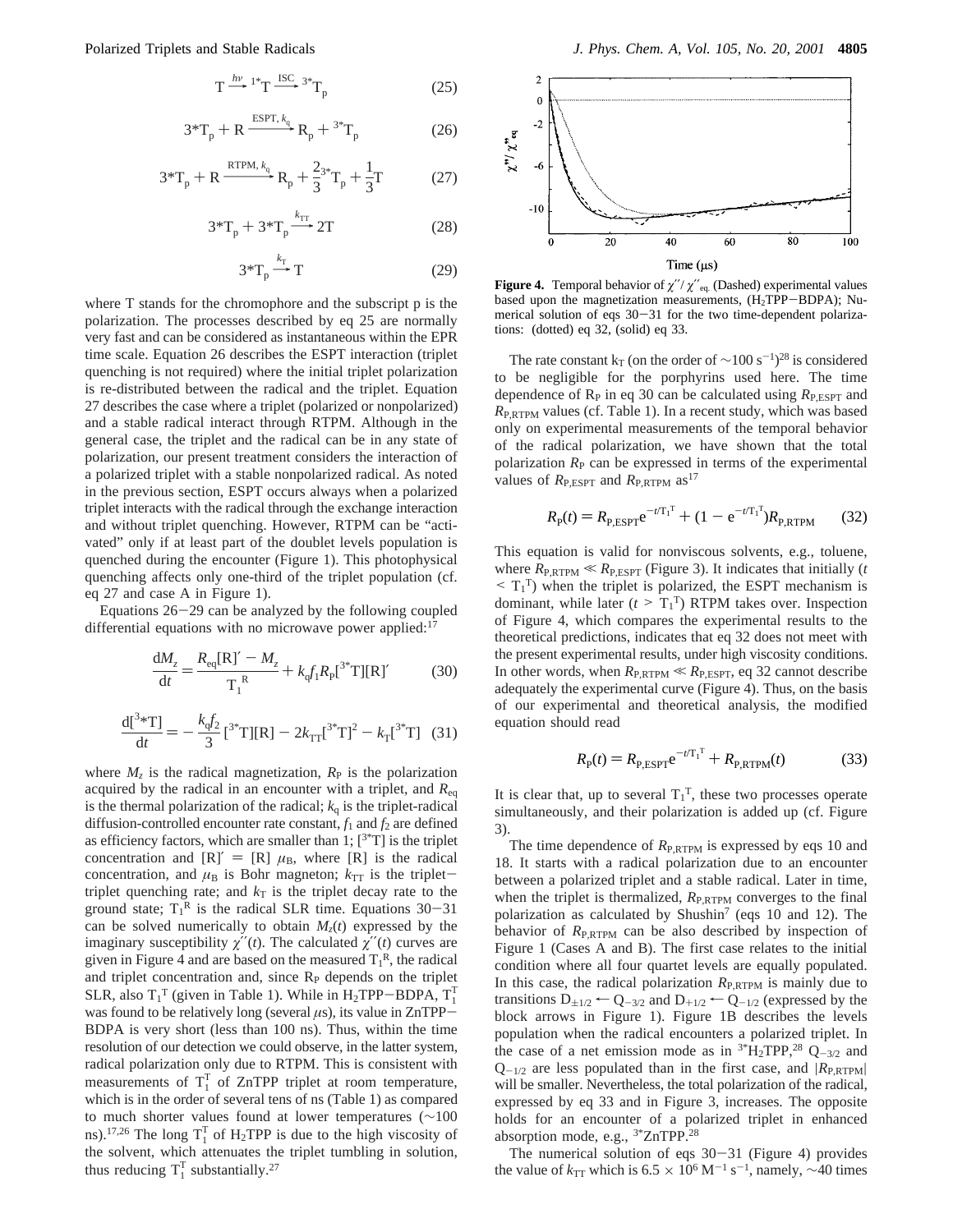smaller than the diffusion-controlled rate,  $k_q = 2.6 \times 10^8$ .  $k_q$ was calculated using the estimated radius of the excited triplet molecule  $(5 \text{ Å})$  and solvent viscosity  $(25 \text{ cP})$  via the equation

$$
k_{\rm q} = 4\pi (R_{\rm T} + R_{\rm R})(D_{\rm T} + D_{\rm R})N_{\rm A} \tag{34}
$$

where  $R_T$  and $R_R$  are the triplet and radical radii, respectively,  $D_T$  and  $D_R$  are the diffusion coefficients of the triplet and radical, respectively, and *N*<sup>A</sup> is Avogadro's number. The experimental curve in Figure 4 can be simulated by considering an efficiency factor  $f_1 = 1/4$  (eq 30), for the RTPM process and a partial quenching of the triplet by the radical with efficiency factor  $f_2$  $= 1/40$  (eq 31). Thus, it is concluded that the quenching of the triplet by the radical is much smaller than the diffusioncontrolled value, *k*q. This case is depicted in Figure 1C,D. The factors  $f_1$  and  $f_2$  are not equal since they relate to different processes, i.e., radical polarization and triplet quenching, respectively. However, for the case where RTPM is dominant,  $f_1$  and  $f_2$  are closely related. For example, a small quenching efficiency, i.e., *f*2, will result in inefficient generation of radical polarization (i.e., small  $f_1$ ).<sup>10</sup>

Further justification for the small value of  $f_2$  can be made by the following theoretical argument. Triplet quenching during triplet-doublet encounter can occur by two main mechanisms: (1) Energy transfer from the excited triplet level to the excited doublet level<sup>16</sup> and (2)  $S_0 \leftarrow T_1$  enhanced ISC, due to the triplet interaction with the doublet.<sup>14,15</sup> Since at 532 nm the optical absorption of BDPA radicals is negligible, it is reasonable to assume that the energy levels of the triplets are lower than the first excited doublet level of BDPA. Thus, we can safely rule out the former mechanism and consider only the latter one. The rate of the enhanced ISC can be estimated from the equation<sup>14,15</sup>

$$
k_{\rm{ISC}} = \frac{2\pi |H_{\rm{ex}}|^2 \, \mathrm{F}}{\hbar H_{\rm{v}}} \tag{35}
$$

where  $H_{\text{ex}}$  is the exchange interaction matrix element during the encounter, *F* is the Franck-Condon factor, and  $H_v^{-1}$  is the density of the final vibrational energy states (after quenching) density of the final vibrational energy states (after quenching). For aromatic hydrocarbons F is expressed by<sup>29</sup>

$$
F = 0.15 \times e^{\{- (\Delta E - 4000)/2175)\}}
$$
 (36)

where  $\Delta E$  the energy (in cm<sup>-1</sup>) between the triplet and singlet ground state. Assuming an efficient coupling between the vibrational states and the bulk, a lower limit for the internal conversion rate is  $\sim 10^{12}$  s<sup>-1</sup>, which corresponds to *H*<sub>v</sub> ~ 30 cm-1. Typical ∆*E* for porphyrins are ∼12 000 cm-<sup>1</sup> and the exchange interaction during the encounter was estimated to be  $\sim$ 1 cm<sup>-1.17</sup> Inserting these values in eq 35 results in a value of  $k_{\rm{ISC}} \sim 2 \times 10^7 \, \text{s}^{-1}$ . Mutual diffusion coefficient,  $D_r$  (in cm<sup>2</sup>/s), of the triplet and radical can be estimated through the Stokes-Einstein relation:

$$
D_{\rm r} = D_{\rm T} + D_{\rm R} = \frac{100k_{\rm B}T}{6\pi\eta} \left(\frac{1}{R_{\rm T}} + \frac{1}{R_{\rm R}}\right) \tag{37}
$$

where  $k_B T$  (in erg),  $\eta$  (in cP), and  $R_T$  and  $R_R$  (in cm) represent the radius of the triplet and radical, respectively. Thus, the encounter time can be estimated from the relation:<sup>30</sup>

$$
\tau \approx \frac{(R_{\rm e})^2}{D_{\rm r}}\tag{38}
$$

where  $R_e$  is the distance and where  $J$  is operational and estimated

to be ∼2 Å.<sup>17</sup> Thus, with a solvent viscosity of 25 cP, the encounter time  $\tau$  is calculated to be  $\sim$ 2 × 10<sup>-8</sup> s, i.e.,  $k_{\text{ISC}}\tau \approx$ 1, implying that the triplet quenching is inefficient, in line with our results.30,31

Finally, it should be noted that in previous reported studies, the case of inefficient triplet quenching was not considered theoretically7 nor observed experimentally.5,12 The systems investigated in the early studies are those where the triplet state lie above that of the excited doublet.18 In these cases, energy transfer mechanism is more probable, thus resulting in an efficient triplet quenching by the radical.

#### **IV. Conclusions**

We have extended the previous findings concerning the interaction of stable radicals with photoexcited triplets. With respect to ESPT, which is relevant only when the radical encounters a polarized triplet, a quantitative treatment predicts the radical polarization in the encounter. In the RTPM case, while the existing studies were restricted to radicals interacting with thermal triplets, the present study provides a general solution where the radicals can interacts with polarized and nonpolarized triplet (generalized RTPM). An important feature of RTPM is associated with the efficiency of triplet quenching during the encounter process. By acquiring accurate polarization measurements together with quantitative magnetization results, we have shown that the quenching efficiency can be estimated. The relatively low efficiency of the triplet quenching accompanied by relatively high RTPM efficiency is unique to the porphyrin systems. It is due to the fact that the porphyrins have relatively low triplet energy.

### **V. Acknowledgment.**

This work is in partial fulfillment of the requirements for a Ph.D. degree (A.B.) at the Hebrew University of Jerusalem. This work was partially supported by the Israel Ministry of Science, through the "Eshkol Foundation Stipends" (A.B.), and by a US-Israel BSF grant and by the Volkswagen Foundation (I/73 145). The Farkas Research Center is supported by the Bundesministerium für die Forschung und Technologie and the Minerva Gesellschaft für Forchung GmbH, FRG. We appreciate the help of David Ovrutsky and Prof. Michael Ottolenghi in performing laser photolysis experiments.

#### **VI. Appendix I**

The indefinite integral in the function  $F(\omega, J)$  in eq 12 has the analytical solution:

$$
\int d\xi \left( \frac{1}{1 + [\omega \pm 2Je^{-\xi}]^2 \tau_c^2} \right) = \frac{1}{2(1 + \omega^2 \tau_c^2)} \ln[1 + \omega^2 \tau_c^2 \pm 4\omega \tau_c^2 J_0 e^{-\xi} + 4\tau_c^2 J_0^2 e^{-2\xi}] \pm \frac{\omega \tau_c}{1 + \omega^2 \tau_c^2} \tan^{-1}[\pm \omega \tau_c + 2\tau_c J_0 e^{-\xi}] + \frac{\xi}{1 + \omega^2 \tau_c^2} (A1)
$$

We integrate this function over the interval  $\zeta = 0-3$ , which corresponds to a radial-triplet distance from d to  $d+3/\alpha$  (10 Å to 11.5 Å in the triplet-radical systems we employed)). This is a realistic distance for the induced ZFS  $D \leftarrow Q$  transitions, when the exchange interaction is not zero. The infinite boundaries, as in eq 12 cannot be used due to the divergence of the integral, which is not avoided if  $P_{Q_+}$  is not equal to  $P_{Q_+}$ . After the integration we obtain